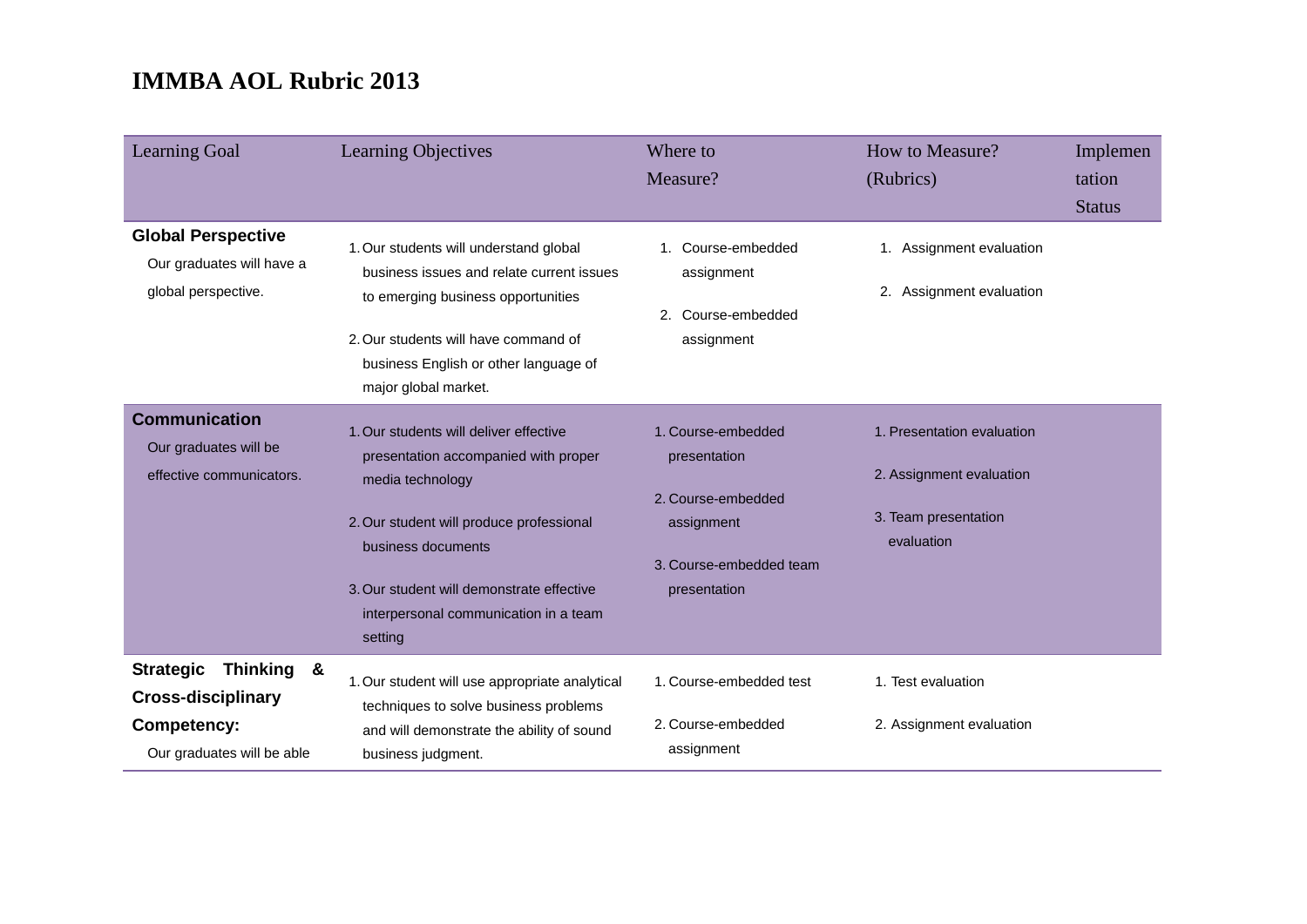| to strategically analyze<br>business cases and<br>integrate different | 2. Our students will synthesize different<br>discipline areas |                    |                            |
|-----------------------------------------------------------------------|---------------------------------------------------------------|--------------------|----------------------------|
| disciplines in solving                                                |                                                               |                    |                            |
| business problems.                                                    |                                                               |                    |                            |
| <b>Domain Expertise in IT</b>                                         | 1. Our students will build IT/Media industry                  | 1. Course-embedded | 1. Presentation evaluation |
| and Media Industry                                                    | specific knowledge and understand the                         | presentation       |                            |
| Our graduates will develop                                            | key issues.                                                   |                    | 2. Presentation evaluation |
| professional skills and exhibit                                       | 2. Our students apply domain expertise to                     | 2. Course-embedded |                            |
| professional competencies.                                            | the business problems in the IT and                           | presentation       |                            |
|                                                                       | Media Industry.                                               |                    |                            |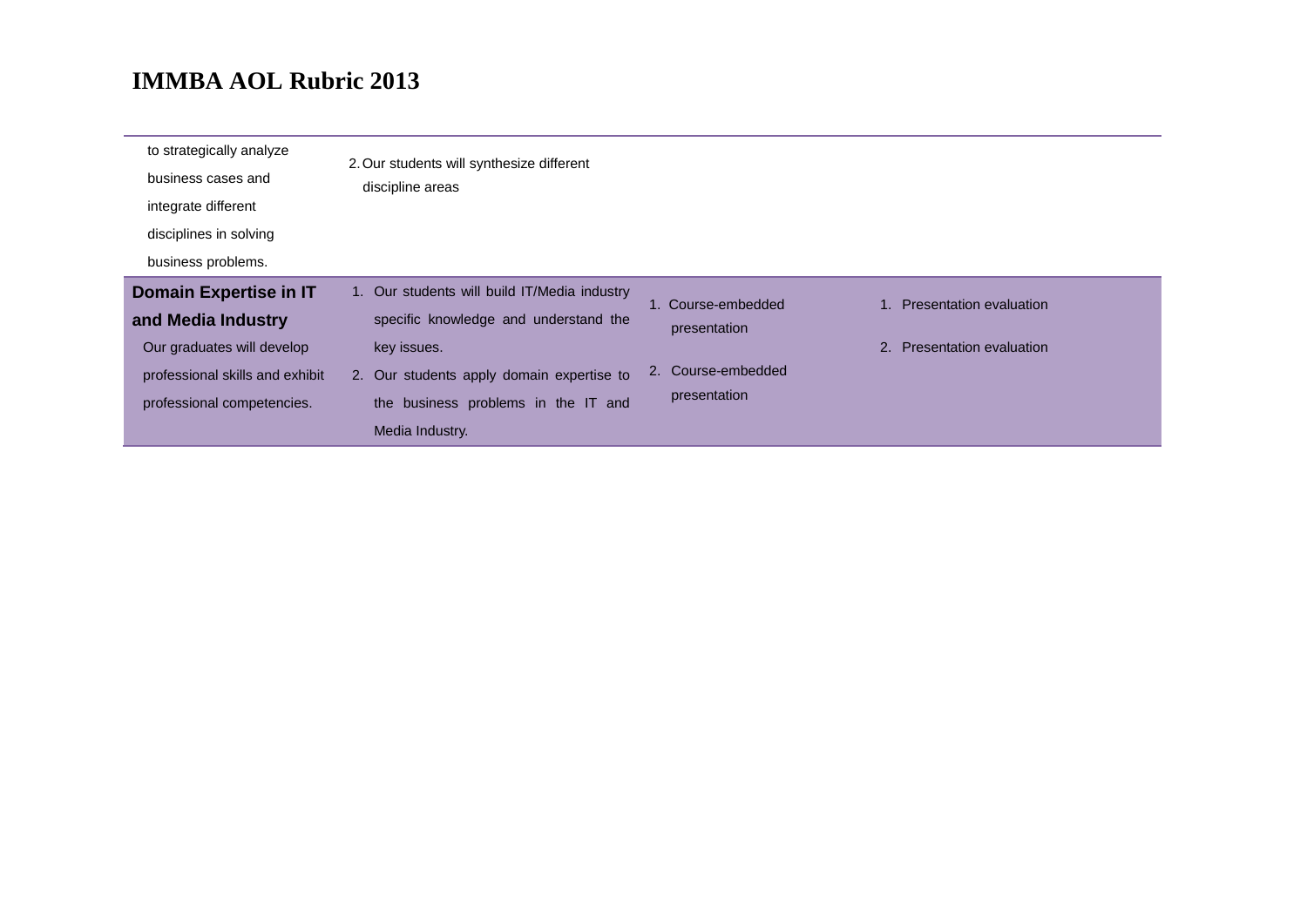#### Rubrics to assess achievements of learning objectives

#### **L1. Global Perspective: Our graduates will have a global perspective.**

### **L11. Our student will define global business issues and relate these to emerging business opportunities**

|                               | Performance Levels                       |                                           |                                               |
|-------------------------------|------------------------------------------|-------------------------------------------|-----------------------------------------------|
| Traits                        | 1 (Fails to Meet Expectations)           | 2 (Meets Expectations)                    | 3 (Exceeds Expectations)                      |
| 1. Identification of global   | No or incomplete identification of some  | Some identification of most of the        | Clear and detailed identification of relevant |
| issues                        | or all of the following relevant global  | relevant issues from the economic,        | issues from the economic, cultural, legal,    |
|                               | issues from the economic, cultural,      | cultural, legal, and demographic          | and demographic perspectives.                 |
|                               | legal, and demographic perspectives.     | perspectives.                             |                                               |
| 2. Analysis of global issues  | No analysis of impact of relevant global | Some analysis of impact of global issues; | Clear, accurate and detailed analysis of      |
|                               | issues; erroneous analysis of impact     | some inaccuracies in analysis             | impact of relevant global issues              |
| 3. Application of analysis to | No application of analysis to specific   | Some application of analysis to specific  | Clear application of analysis to global       |
| global business situation     | global business situation; incorrect     | global business situation, weak           | business situation; valid conclusions and     |
|                               | conclusions or recommendations made.     | conclusions or recommendations made       | good recommendations given                    |
| 4. Cultural differences       | Fails to adjust for cultural differences | Some consideration given to cultural      | Extensive consideration given to cultural     |
|                               |                                          | differences                               | differences, including appropriate            |
|                               |                                          |                                           | modification of communication                 |
| 5. Business Ethics and Social | Fails to understand the ethical issues   | Some understanding of the ethical issues  | Extensive understanding of the ethical        |
| Responsibility                | and responsibility of the firm.          | and responsibility of the firm            | issues and responsibility of the firm         |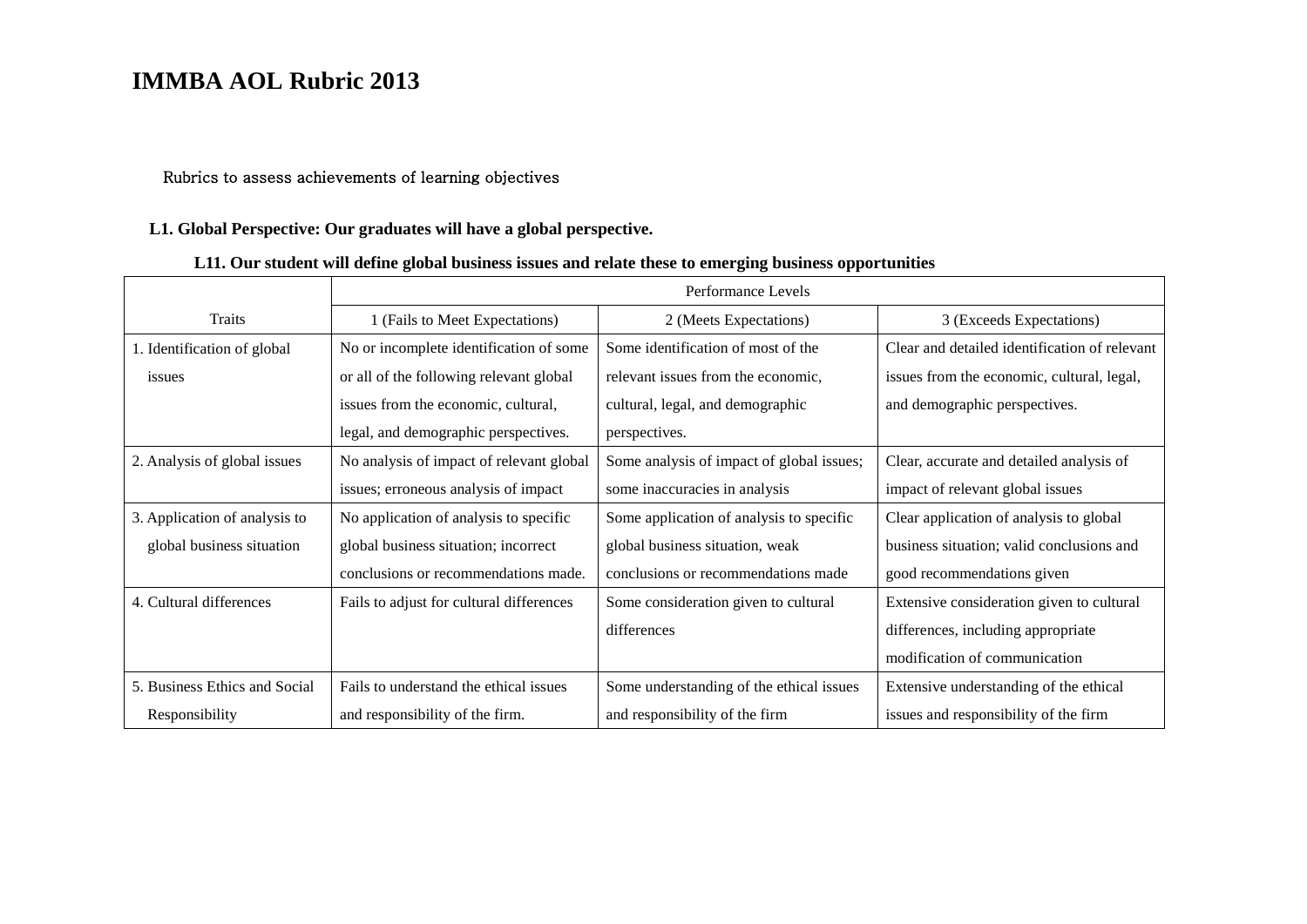|                  | Performance Levels                       |                                          |                                            |  |
|------------------|------------------------------------------|------------------------------------------|--------------------------------------------|--|
| Traits           | 1 (Fails to Meet Expectations)           | 2 (Meets Expectations)                   | 3 (Exceeds Expectations)                   |  |
| 1. Knowledge     | A few of the required elements           | Some of the required elements            | Most of the required elements (vocabulary, |  |
|                  | (vocabulary, structures, and/or cultural | (vocabulary, structures, and/or cultural | structure, and/or cultural context) are    |  |
|                  | context) are complete and correct.       | context) are complete and correct.       | complete and correct.                      |  |
|                  |                                          |                                          |                                            |  |
| 2. Comprehension | The response shows little understanding  | The response shows some understanding    | The response for the most part shows       |  |
|                  | of main ideas and/or details             | of main ideas and details.               | understanding of main ideas and most       |  |
|                  |                                          |                                          | details.                                   |  |
| 3. Communication | The communication skills and             | The communication skills and strategies  | The communication skills and strategies    |  |
|                  | strategies are minimally evident,        | are somewhat complete, appropriate       | are mostly complete, appropriate and       |  |
|                  | appropriate, and/or correct.             | and/or correct.                          | correct.                                   |  |
|                  |                                          |                                          |                                            |  |

### **L12. Our students will have command of business English or other language of major global market**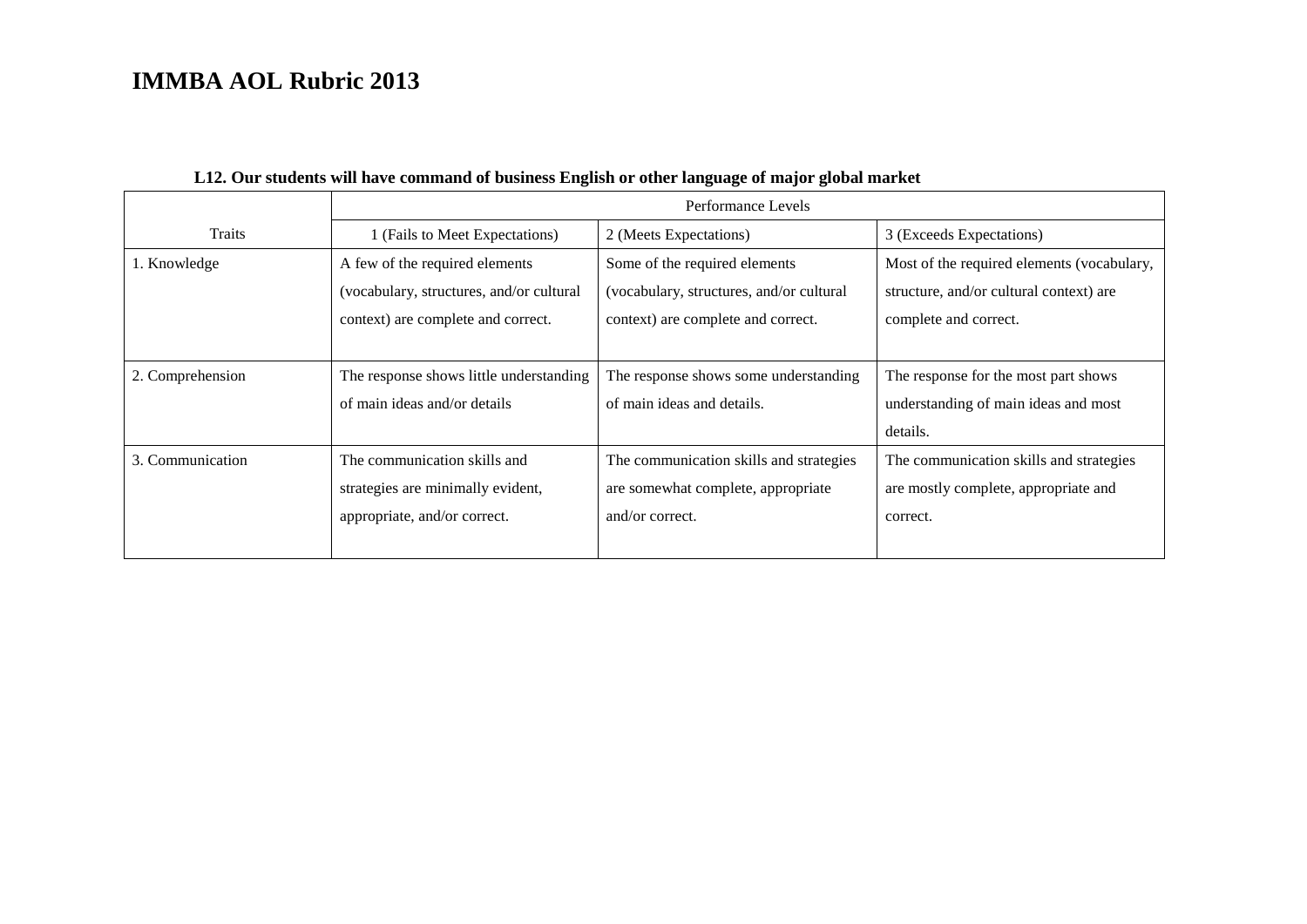#### **L2: Communication: our graduates will be effective communicators**

Traits Performance Levels 1 (Fails to Meet Expectations) 2 (Meets Expectations) 3 (Exceeds Expectations) 1. Organization No opening statement or irrelevant statement; Loses focus more than once; does not manage time effectively. Has opening statement relevant to topic, and gives outline of speech; mostly organized with some transitions; allows enough time to deliver speech, although it could have been better edited Has a clear opening statement that catches audience's interest and gives overview; stays focused throughout. Has transition statement, ties sections together; effective time management. 2. Quality of slides Sloppy and/or unprofessional; may be difficult to read; many slides are superfluous. Readable, professional, appropriate number Readable, professional, imaginative and/or high quality (without being a distraction). 3. Voice quality and pace Demonstrates one or more of the following: mumbling, too soft, too loud, too fast, too slow, "umms." Can easily understand; appropriate pace and volume; delivery is mostly clear and natural Excellent delivery; conversational, modulates voice, projects enthusiasm, interest, confidence. 4. Mannerisms Demonstrates one or more distracting mannerisms, which may include bad posture, shifting feet, etc. No distracting mannerisms. Decent posture. Uses body language effectively (and naturally) to maintain audience's interest 5. Professionalism Makes excuses for the presentation; word choice is not appropriate for audience; inappropriately informal, does not stay "in role." Treats audience profession-ally, word choice is acceptable (does not use slang); keeps nervousness under control Treats audience professionally; confident, shows command of topic

#### **L21: Our students will deliver effective presentation accompanied with proper media technology**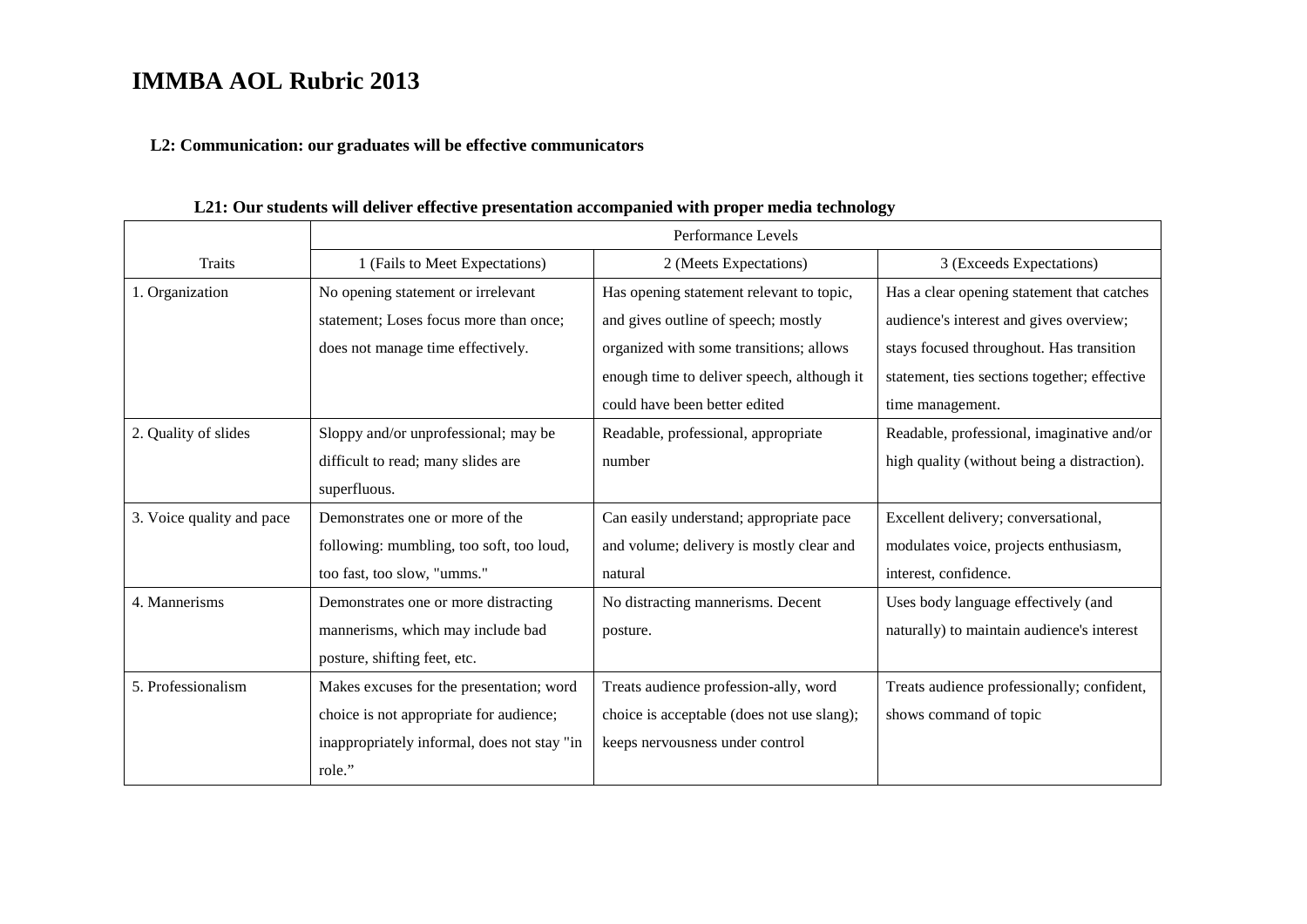| 6. Use of media/rapport | Relies heavily on slides or notes; makes    | Looks at slides to keep on track with       | Slides are used effortlessly to enhance  |
|-------------------------|---------------------------------------------|---------------------------------------------|------------------------------------------|
| with audience           | little eye contact; inappropriate number of | presentation; appropriate number of slides; | speech; speech could be effectively      |
|                         | slides (too many or too few).               | maintains eye contact most of the time.     | delivered without them; perfect eye      |
|                         |                                             |                                             | contact.                                 |
| 7. Ability to answer    | Cannot address basic questions.             | Can address most questions with correct     | Answers all questions with relevant,     |
| questions.              |                                             | information                                 | correct information; speaks confidently. |

### **L22. Our student will produce professional business documents**

|                           | Performance Levels                          |                                             |                                             |
|---------------------------|---------------------------------------------|---------------------------------------------|---------------------------------------------|
| <b>Traits</b>             | 1 (Fails to Meet Expectations)              | 2 (Meets Expectations)                      | 3 (Exceeds Expectations)                    |
| 1. Clear introduction and | No or unclear introduction, and absence of  | Provides an introduction, present some but  | Provides a coherent introduction and        |
| background                | background information.                     | not all of the key background information.  | addresses key background issues             |
|                           |                                             |                                             | effectively.                                |
| 2. Discipline-related     | Discipline-specific concepts and issues are | Appropriately addresses most of the key     | Appropriately addresses all key discipline- |
| concepts and issues       | not identified or they are identified       | discipline-specific concepts and issues but | specific concepts and issues and most of    |
|                           | inappropriately.                            | omits or identifies a few of the minor      | the minor ones.                             |
|                           |                                             | ones.                                       |                                             |
| 3. Internally consistent  | Arguments are inconsistent, different parts | Most arguments are consistent, and most     | Arguments presented in the paper are        |
| arguments                 | of the paper do not relate well to each     | parts of the paper are integrated and they  | consistent and the different parts of the   |
|                           | other and they are inconsistent.            | are consistent.                             | paper are well integrated and consistent.   |
| 4. Logic and organization | Arguments are poorly organized, do not      | Most but not all of the arguments are well  | All arguments are well organized, flow      |
|                           | flow well, and are hard to follow.          | organized, flow logically, and are easy to  | logically, and are easy to follow.          |
|                           |                                             | follow.                                     |                                             |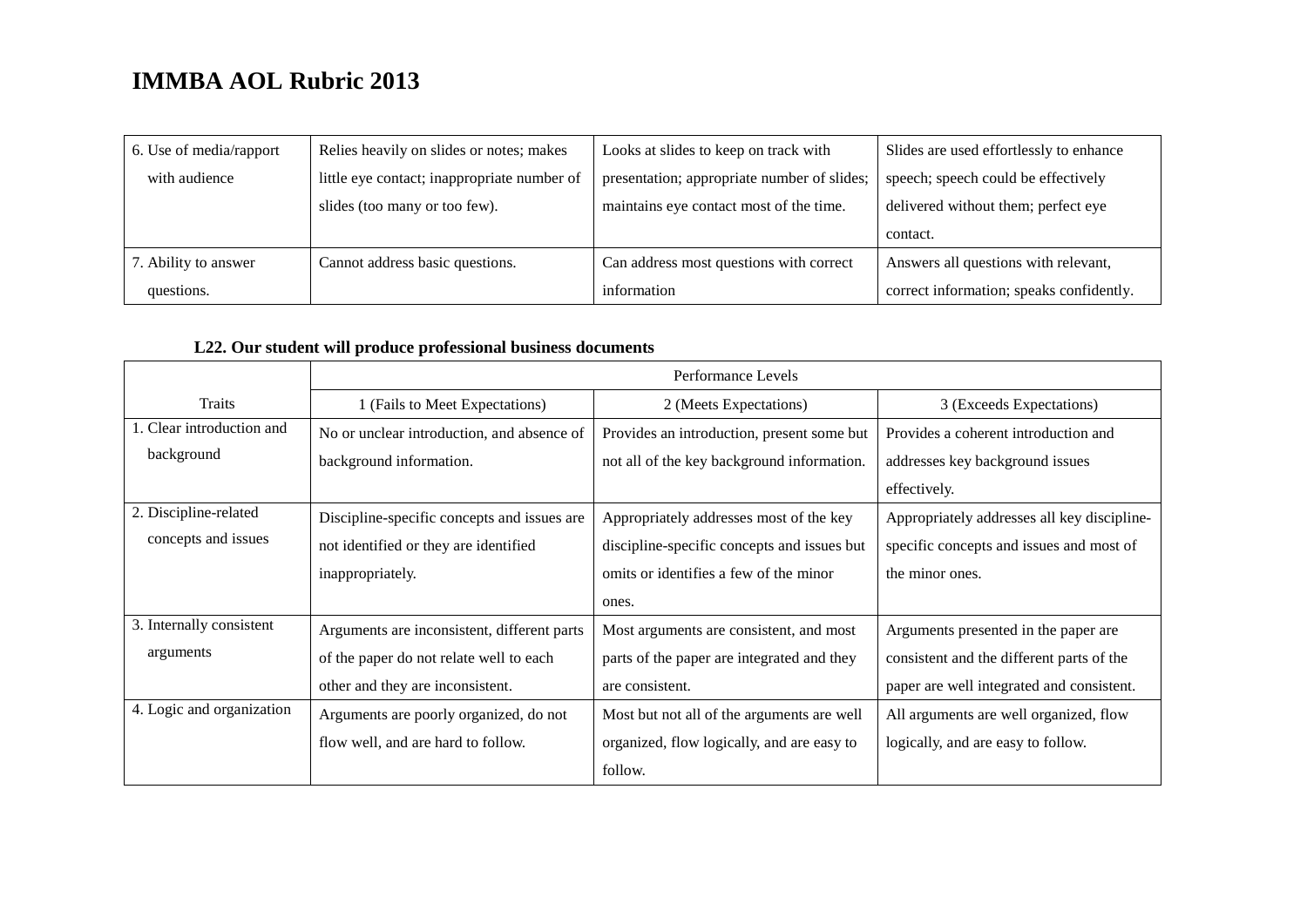| 5 Consistent conclusions | No or very weak connection between          | Reasonable connection between analysis      | Very strong connection between analysis     |
|--------------------------|---------------------------------------------|---------------------------------------------|---------------------------------------------|
|                          | analysis and conclusions                    | and conclusions; there may be minor         | and conclusions; there are no               |
|                          |                                             | inconsistencies                             | inconsistencies.                            |
| 6. Style and grammar     | Numerous spelling errors; inappropriate     | Few spelling errors, generally appropriate  | No or very minimal spelling, grammar,       |
|                          | grammar, sentence structure, and            | grammar, sentence structure, and            | sentence structure, and paragraphing        |
|                          | paragraphing used throughout the            | paragraphing.                               | errors.                                     |
|                          | document.                                   |                                             |                                             |
| 7. Effective literature  | No literature or used of inappropriate web- | Uses more than one research source but      | Uses multiple research sources and makes    |
| search skills            | based sources; sources are not come from    | demonstrates no attempt to incorporate      | effective use of current and reliable       |
|                          | professional literature; sources are not    | current information; most sources are       | information; sources are authoritative or   |
|                          | current and/or relevant.                    | authoritative or come from professional     | come from the professional literature;      |
|                          |                                             | literature; sources are generally current   | includes current relevant sources.          |
|                          |                                             | and relevant.                               |                                             |
| 8. Documents sources     | No or inconsistent references; evidence of  | Generally includes appropriate citations    | Includes appropriate citations within the   |
|                          | plagiarism.                                 | within the document and lists references at | documents and lists references that include |
|                          |                                             | the end of the documents; references are    | full bibliographic information for each     |
|                          |                                             | generally usable but may not contain the    | citation in the document; citations and     |
|                          |                                             | full bibliographic information; citations   | references are consistent throughout the    |
|                          |                                             | and references are generally consistent     | document.                                   |
|                          |                                             | throughout the documents                    |                                             |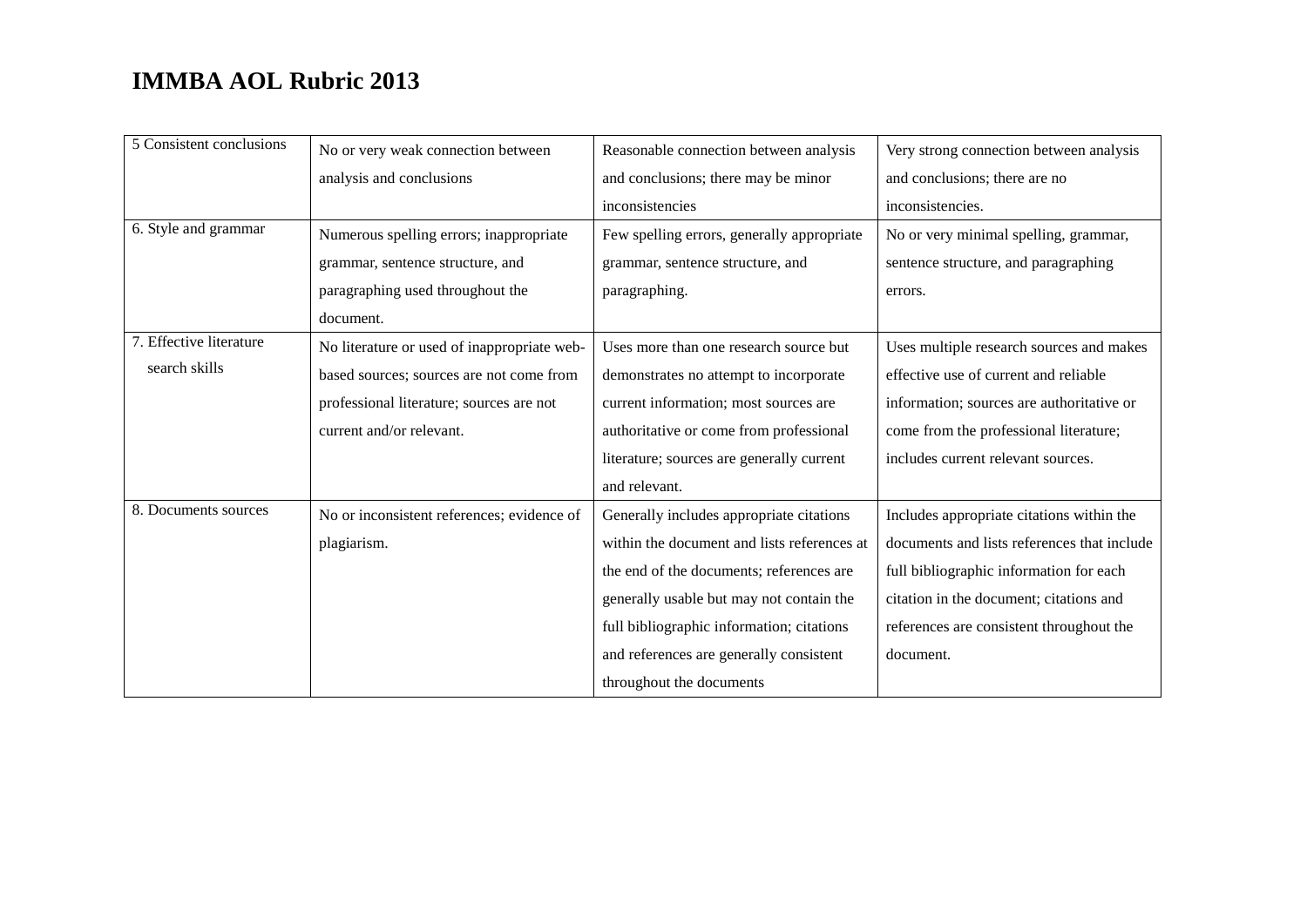|                         | Performance Levels                        |                                           |                                             |
|-------------------------|-------------------------------------------|-------------------------------------------|---------------------------------------------|
| Traits                  | 1 (Fails to Meet Expectations)            | 2 (Meets Expectations)                    | 3 (Exceeds Expectations)                    |
| 1. Commitment           | Seems reluctant to engage fully in        | Consistently demonstrates commitment to   | Follows up on ideas and suggestions from    |
|                         | discussions and task assignments          | the project by being prepared for each    | previous meetings and reports findings to   |
|                         |                                           | group meeting                             | the group                                   |
| 2. Balance between task | Focuses exclusively on task to be         | Balances the need for task                | Volunteers to assist others and shares      |
| and interpersonal       | accomplished without regard to team       | accomplishment with the needs of          | information openly                          |
| relations               | member or focuses exclusively on          | individuals in the group                  |                                             |
|                         | interpersonal relations without regard to |                                           |                                             |
|                         | task                                      |                                           |                                             |
| 3. Contributions        | Does not offer ideas or suggestions that  | Frequently offers helpful ideas or        | Listens actively and shows understanding    |
|                         | contribute to problem solving             | suggestions                               | by paraphrasing or by acknowledging and     |
|                         |                                           |                                           | building on others' ideas                   |
| 4. Stays on track       | Takes the group off track by initiating   | Introduces suggestions and ideas that are | Uses tact and diplomacy to alert group that |
|                         | conversations or discussions unrelated to | relevant to the task                      | focus has strayed from the task at hand     |
|                         | the task                                  |                                           |                                             |

### **L23. Our students will demonstrate effective interpersonal communication in a team setting.**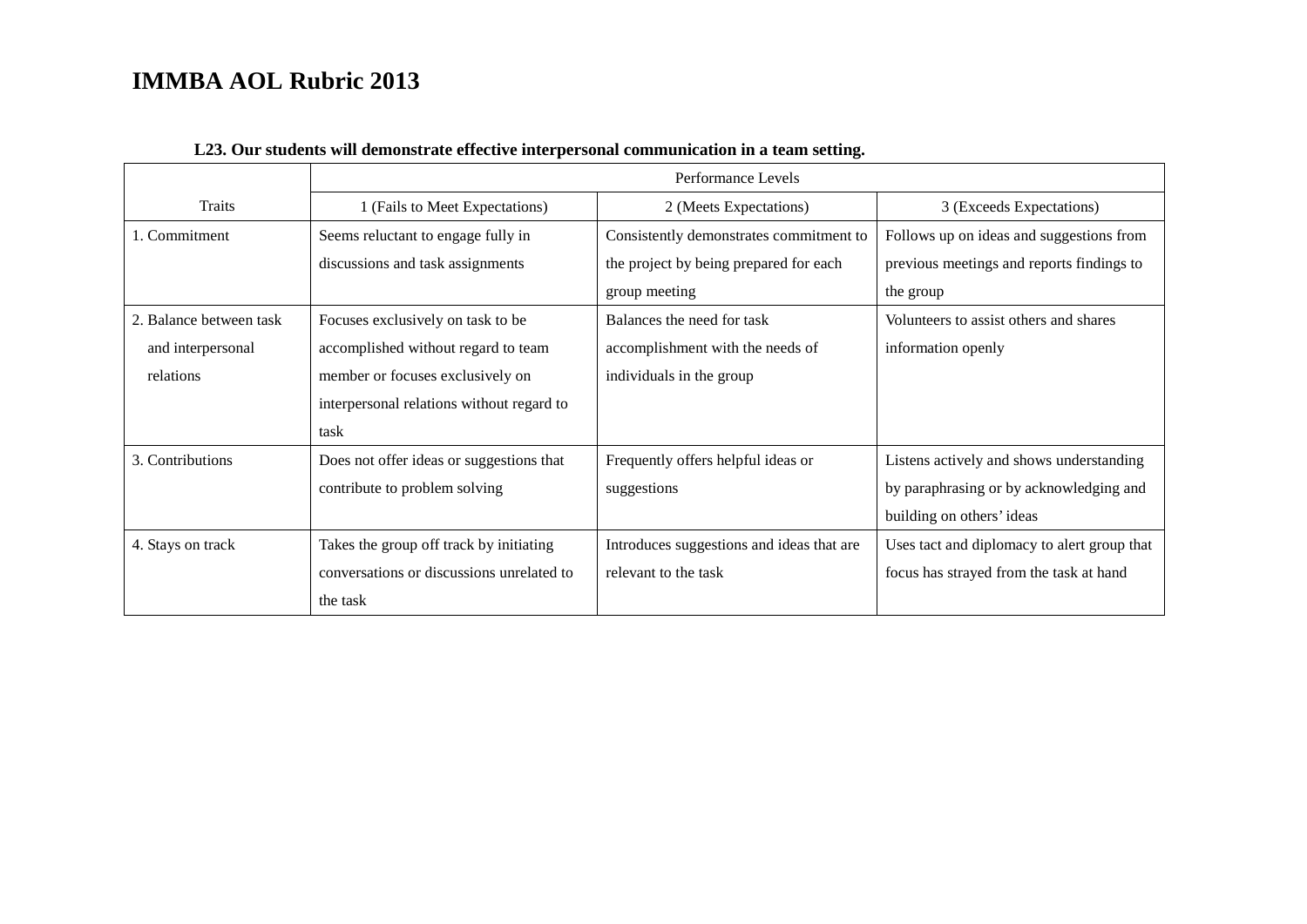**L3. Strategic Thinking & Cross-disciplinary Competency: Our graduates will be able to strategically analyze business cases and integrate different disciplines in solving business problems.** 

**L31. Our students will use appropriate analytical techniques to solve business problems and will demonstrate the ability of sound business judgment.**

|                               | Performance Levels                         |                                            |                                              |
|-------------------------------|--------------------------------------------|--------------------------------------------|----------------------------------------------|
| <b>Traits</b>                 | 1 (Fails to Meet Expectations)             | 2 (Meets Expectations)                     | 3 (Exceeds Expectations)                     |
| 1. Factual knowledge          | Shows little knowledge of case facts,      | Shows solid understanding of case facts    | Shows through grasp of case facts and        |
|                               | makes factual mistakes                     |                                            | offers additional factual knowledge about    |
|                               |                                            |                                            | company or industry                          |
| 2. Application of strategic   | Misuses strategic analysis tools,          | Appropriately strategic analysis tools,    | Shows strong understanding and               |
| analytical Tools              | concepts, and techniques                   | concepts, and techniques                   | application of strategic analysis tools,     |
|                               |                                            |                                            | concepts, and techniques                     |
| 3. Application of financial   | Fails to incorporate financials into case  | Shows knowledge of ratios and trend        | Applies ratios and trend analysis to         |
| analysis                      | analysis or shows only limited attempts    | analysis; demonstrates understanding of    | develop sound judgments about company        |
|                               | to understand financials                   | firm's financial standing                  | situation and prospects; presents financial  |
|                               |                                            |                                            | analysis professionally                      |
| 4. Identification of case     | Neglects to identify case issues;          | Clearly identifies the key issues in the   | Develops a well-integrated statement of      |
| problems/issues               | recounts facts of case with little         | case and demonstrates understanding of     | the complex issues of the case and           |
|                               | analysis                                   | company's decision situation               | demonstrates understanding of situation      |
| 5. Generation of alternatives | Identifies weak or infeasible.             | Generates 2 or 3 feasible alternatives for | Develops 2 or 3 insightful alternatives for  |
|                               | alternatives with little attention to case | resolving the key issues of the case       | resolving the issues; offers specificity and |
|                               | issues                                     |                                            | originality                                  |
| 6. Recommendations            | Offers weak recommendations or pays        | Provides well-reasoned recommendations     | Integrates alternatives into a well-         |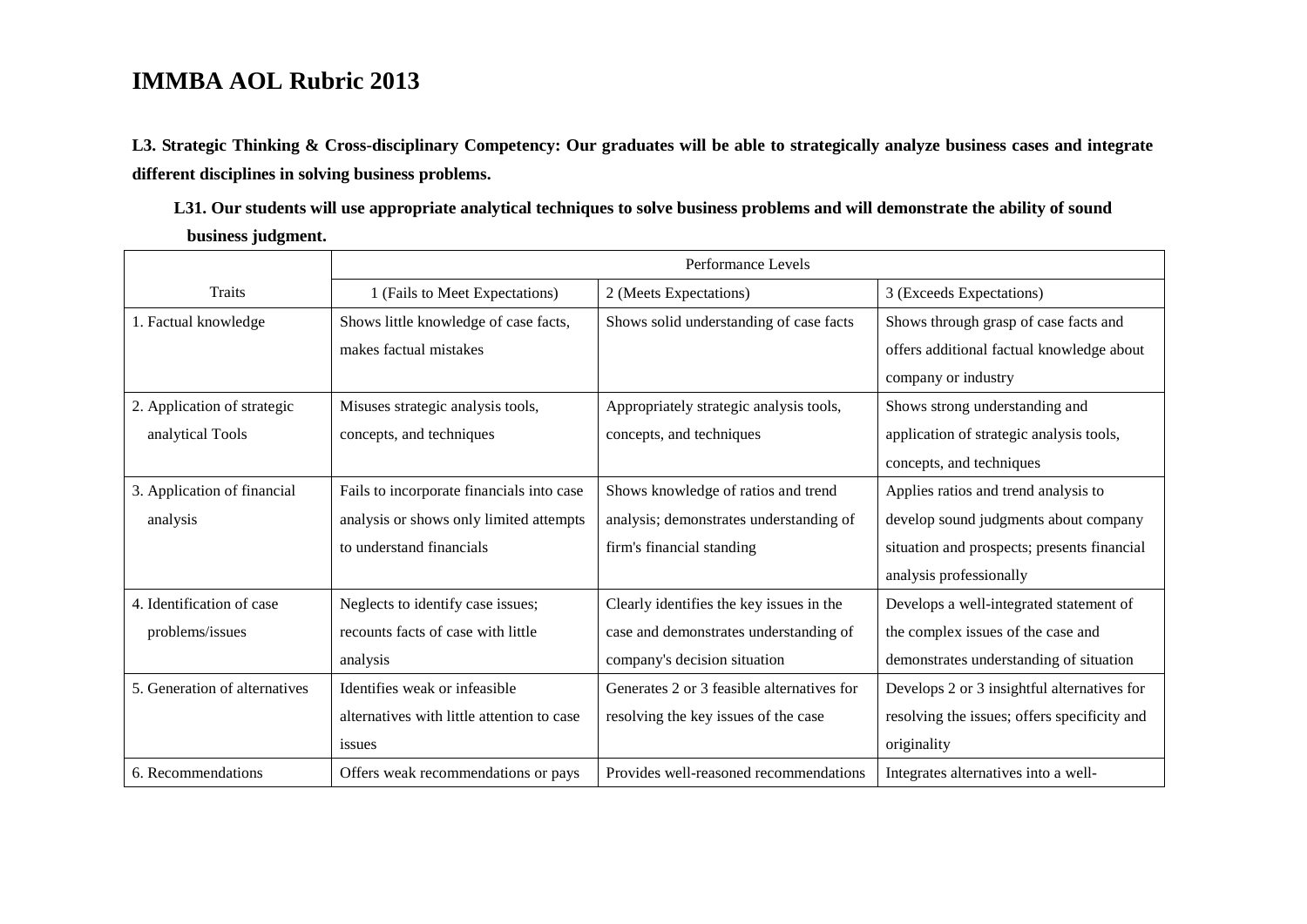|                      | little attention to addressing case issues | that follow from the preceding analysis | developed action plan; offers specificity, |
|----------------------|--------------------------------------------|-----------------------------------------|--------------------------------------------|
|                      |                                            | and clearly address case issues; no     | priorities, and sequencing of actions      |
|                      |                                            | surprises                               |                                            |
| 7. Business judgment | Shows little attention to presenting       | Provides good arguments backed up with  | Provides strong rationale and convincing   |
|                      | sound arguments or backing up ideas        | factual knowledge, analysis, and        | arguments throughout; demonstrates sound   |
|                      | with analysis; offers "I think"            | persuasive rationale                    | business judgment                          |
|                      | statements                                 |                                         |                                            |

### **L32. Our students will synthesize different discipline areas.**

|                             | Performance Levels                    |                                         |                                              |  |
|-----------------------------|---------------------------------------|-----------------------------------------|----------------------------------------------|--|
| <b>Traits</b>               | 1 (Fails to Meet Expectations)        | 2 (Meets Expectations)                  | 3 (Exceeds Expectations)                     |  |
| 1. Consideration            | Deals only with a single perspective  | Begins to relate alternative views from | Addresses perspectives noted previously,     |  |
|                             | and fails to discuss possible         | other disciplines to qualify analysis.  | and additional diverse perspectives other    |  |
|                             | perspectives from other disciplines.  |                                         | disciplines to qualify analysis.             |  |
| 2. Management principle     | Lacks understanding of basic          | Shows clear comprehension of basic      | Integrates and applies basic management      |  |
|                             | management principles and strategic   | management principles and strategic     | principles and strategic thinking approach   |  |
|                             | thinking approach.                    | thinking approach.                      | across multiple disciplines.                 |  |
| 3. Discipline knowledge     | Does not incorporate appropriate      | Somewhat applies appropriate            | Clearly and reflectively applies appropriate |  |
|                             | argumentation and methodology of      | argumentation and methodology of other  | argumentation and methodology of other       |  |
|                             | other disciplines                     | disciplines                             | disciplines                                  |  |
| 4. Intellectual sensitivity | Does not yet demonstrate intellectual | Somewhat Demonstrates intellectual      | Demonstrates a high degree of intellectual   |  |
|                             | acuity, imagination, and sensitivity. | acuity, imagination, and sensitivity.   | acuity, imagination, and sensitivity.        |  |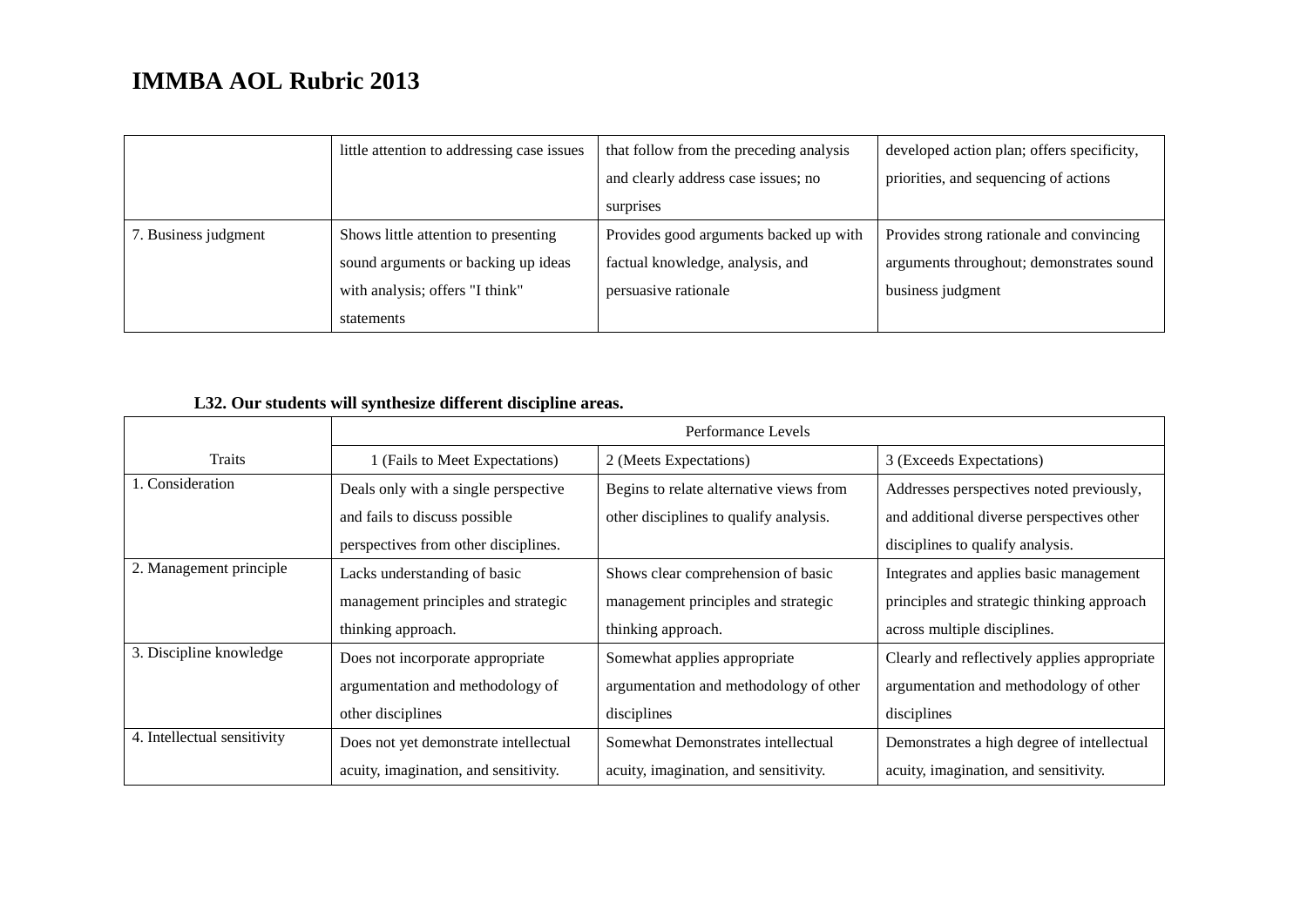| 5. Horizontal synthesis | Does not yet integrate interdisciplinary | Partially integrates interdisciplinary skills | Successfully integrates interdisciplinary |
|-------------------------|------------------------------------------|-----------------------------------------------|-------------------------------------------|
|                         | skills and knowledge.                    | and knowledge.                                | skills and knowledge.                     |
| 6. Vertical synthesis   | Does not yet demonstrate awareness of    | Demonstrates some awareness of inter-         | Clearly demonstrates an awareness of      |
|                         | inter-relationships among self, the      | relationships among self, the discipline,     | inter-relationships among self, the       |
|                         | discipline, business, and society.       | business, and society                         | discipline, business, and society.        |